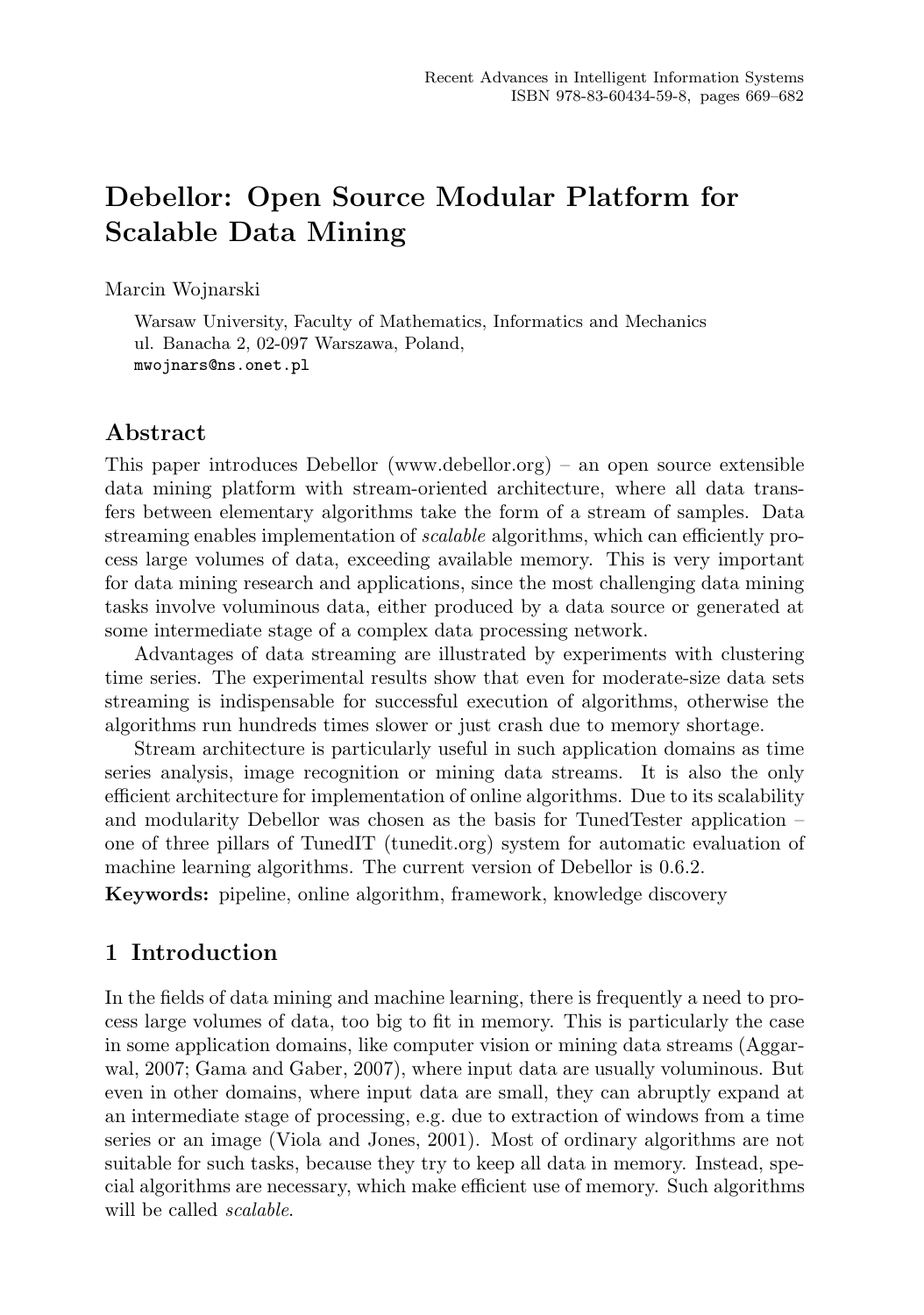Another feature of data mining algorithms – besides scalability – which is very desired nowadays is *interoperability*, i.e. a capability of the algorithm to be easily connected with other algorithms. This property is more and more important, as basically all newly created data mining systems – whether experimental or enduser solutions – incorporate much more than just one algorithm.

It would be very worthful if algorithms were both scalable and interoperable. Unfortunately, combining these two features is very difficult. Interoperability requires that every algorithm is implemented as a separate module, with clearly defined input and output. Obviously, data mining algorithm must take data as its input, so the data must be fully materialized – generated and stored in a data structure – just to invoke the algorithm, no matter what it actually does. And materialization automatically precludes scalability of the algorithm.

In order to provide scalability and interoperability at the same time, algorithms must be implemented in a special software architecture, which do not enforce data materialization. Debellor<sup>1</sup> – the data mining platform introduced in this paper  $-$  defines such an architecture, based on the concept of *data streaming*. In Debellor, data are passed between interconnected algorithms sample-by-sample, as a stream of samples, so they can be processed on the fly, without full materialization. The idea of data streaming is inspired by architectures of database management systems, which enable fast query execution on very large data tables.

Debellor is written in Java and distributed under GNU General Public License. The most recent version is available at www.debellor.org. The algorithms currently available include all classifiers from Rseslib and Weka libraries, all filters from Weka and a reader of ARFF files. There are also several algorithms implemented by Debellor itself, like Train&Test evaluation procedure.

# 2 Related Work

There is large amount of software that can be used to facilitate implementation of new data mining algorithms. A common choice is to implement the algorithm in an environment for numerical calculations:  $R^2$  (R Development Core Team, 2005), Matlab, Octave<sup>3</sup> . The problem is that they do not define common architecture for algorithms, so they do not automatically provide interoperability. Moreover, the scripting languages of these environments are suitable rather for fast prototyping and running small experiments than for implementation of scalable and interoperable algorithms.

Another possible choice is to take a data mining library written in a generalpurpose programming language (usually Java) – examples of such libraries are  $Weka<sup>4</sup>$  (Witten and Frank, 2005) or Rseslib<sup>5</sup> (Bazan et al., 2004; Wojna and Kowalski, 2008) – and try to fit the new algorithm into the architecture of the library. However, these libraries preclude scalability of algorithms, because the

<sup>&</sup>lt;sup>1</sup>The name originates from Latin *debello* (to conquer) and *debellator* (conqueror).

<sup>2</sup>http://www.r-project.org

<sup>3</sup>http://www.octave.org

<sup>4</sup>http://www.cs.waikato.ac.nz/ml/weka

<sup>5</sup>http://rsproject.mimuw.edu.pl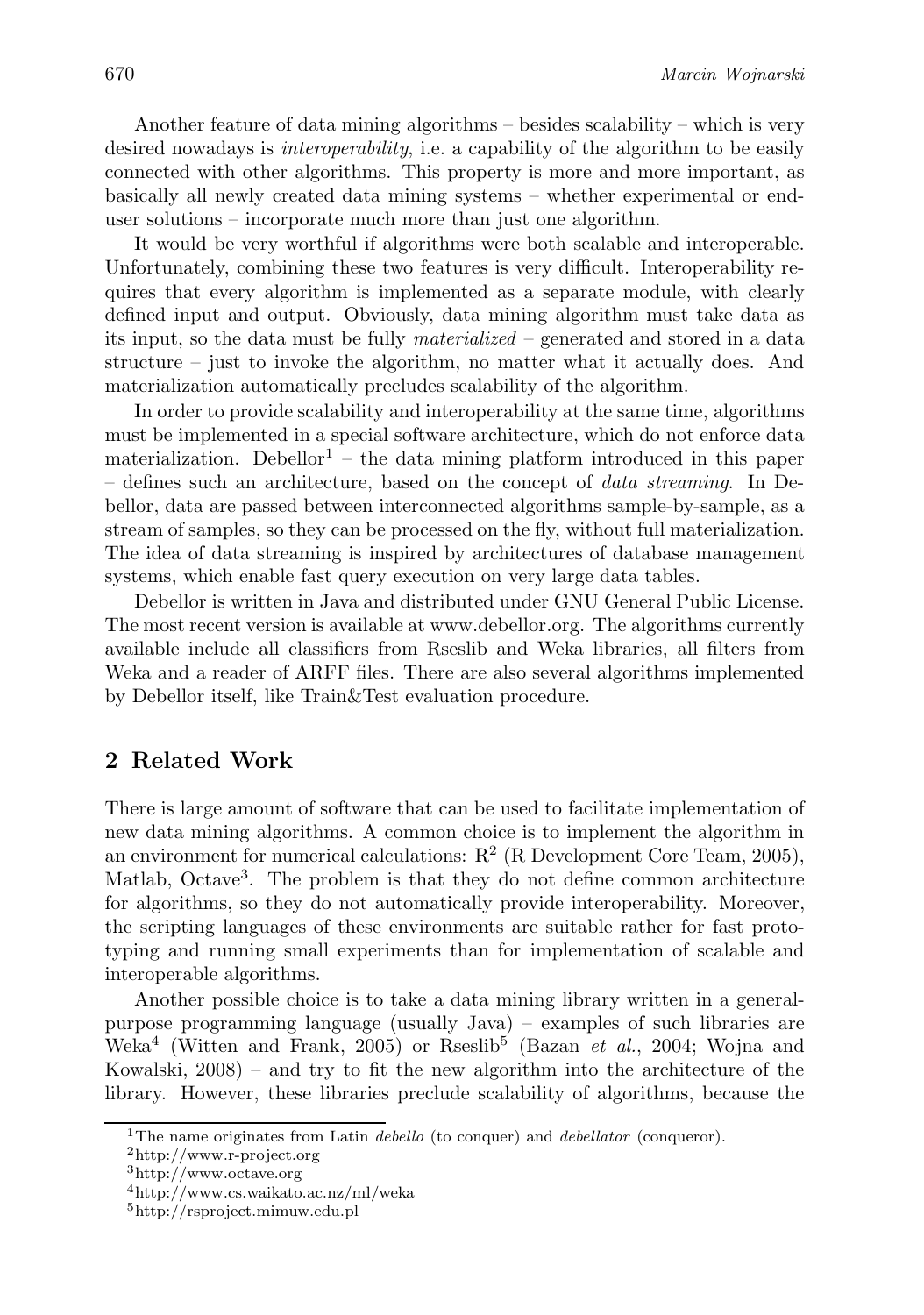whole training data must be materialized in memory before they can be passed to an algorithm.

The concept of data streaming, called also pipelining, has been used in database management systems (Garcia-Molina *et al.*, 2001) for efficient query execution. Elementary units capable of processing streams are called iterators in Garcia-Molina et al. (2001).

The issue of scalability is related to the concept of online algorithms – the training algorithms which perform updates of the underlying decision model after every single presentation of a sample (Ripley, 1996; Bishop, 2006). The algorithms which update the model only when the whole training set has been presented are called batch.

## 3 Motivation

Scalable algorithms are indispensable in most of data mining tasks – every time when data become larger than available memory. Even if initially memory seems capacious enough to hold the data, it may appear during experiments that data are larger and memory smaller than expected. There are many reasons for this:

- 1. Not the whole physical memory is available to the data mining algorithm at a given time. Some part is used by operating system and other applications.
- 2. Experiment may incorporate many algorithms run in parallel available memory must be partitioned between all of them. In the future, parallelization will become more and more common due to parallelization of hardware architectures, e.g., expressed by increasing number of cores in processors.
- 3. In a complex experiment, composed of many elementary algorithms, every intermediate algorithm will generate another set of data. Total amount of data will be much larger than the amount of source data alone.
- 4. For architectural reasons data must be stored in memory in general data structures, which take more memory than really needed in a given task. For example, data may be composed of binary attributes and each value could be stored on a single bit, but in fact each value takes 8 bytes or more, because every attribute – whether it is numeric or binary – is stored in the same way. Internal data representation used by a given platform is always a compromise between generality and efficient memory usage.
- 5. Data generated at intermediate processing stages may be many times larger than source data. For example:
	- Input data may require decompression, e.g. JPEG images must be converted to raw bitmaps to undergo processing. This may increase data size even by a factor of 100.
	- In image recognition, a single input image may be used to generate thousands of subwindows that would undergo further processing (cf. Wojnarski, 2007). An input image of 1MB size may easily generate windows of 1GB size or more. Similar situation occurs in speech recognition or time series analysis.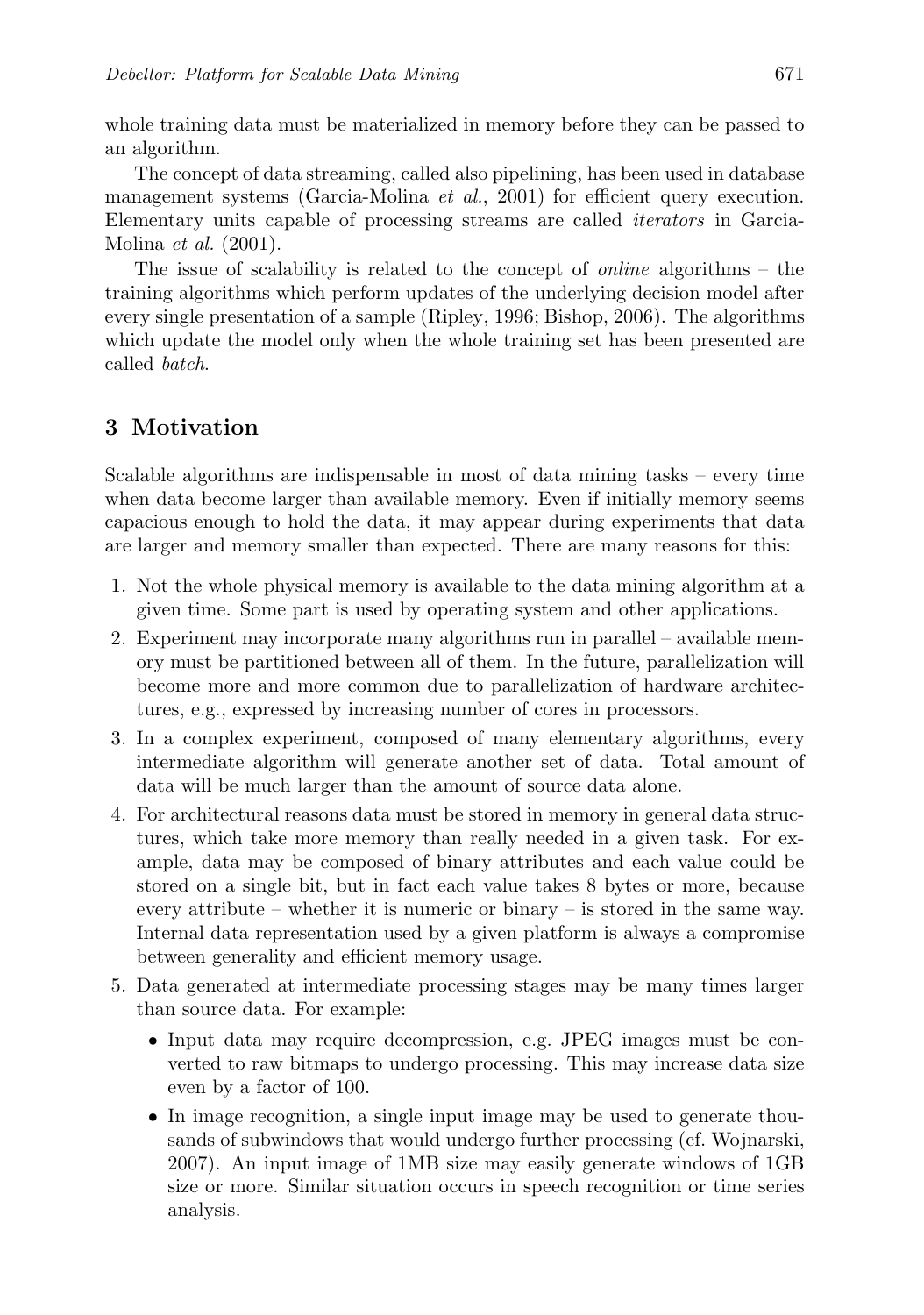- Samples may be extended with synthetic (derived) features, e.g. multiplications of all pairs of original features, which leads to quadratic increase in the size of every sample.
- Training set may be extended with synthetic (derived) samples to increase the amount of training data and improve learning of a decision system. For example, this method is used in LeCun et al. 1998.
- 6. In some applications, like mining data streams (Aggarwal, 2007), input data are potentially infinite, so scalability obviously becomes an issue.
- 7. Even if the volume of data is small at the stage of experiments, it may become much bigger when the algorithm is deployed in a final product and must process real-world instead of experimental data.

Further on, the graph of data flow between elementary algorithms in a data mining system will be called a *Data Processing Network* (DPN). In general, we will assume that DPN is a directed acyclic graph, so there are no loops of data flow. Moreover, in the current version of Debellor, DPN can only have a form of a single chain, without branches. Sample DPN is shown in Fig. 1.



Figure 1: Example of a Data Processing Network (DPN), composed of five elementary algorithms (boxes). Arrows depict data flow between the algorithms

# 4 Data Streaming

Architectures of existing data mining systems utilize the batch model of data transfer, where algorithms must take the whole data set as an argument for execution. To run composite experiment, represented by a DPN with a number of algorithms, an additional supervisor module is needed, responsible for invoking consecutive algorithms and passing data sets between them. Batch data transfer enforces data materialization, which precludes scalability of algorithms and DPN as a whole. For example, in Weka, every classifier must be a subclass of Classifier class. Its training algorithm must be implemented in the method:

```
buildClassifier(Instances) : void
```
The argument of type Instances is an array of training samples. This argument must be created before calling buildClassifier, so the data must be fully materialized in memory just to invoke training algorithm, no matter what it actually does. Similar situation takes place for clustering methods. The only way to avoid severe performance degradation when processing large data is to generate data iteratively, sample-by-sample, and instantly process created samples. In this way, data may be generated and consumed on the fly, without materialization of the whole set. This model of data transfer will be called *iterative*.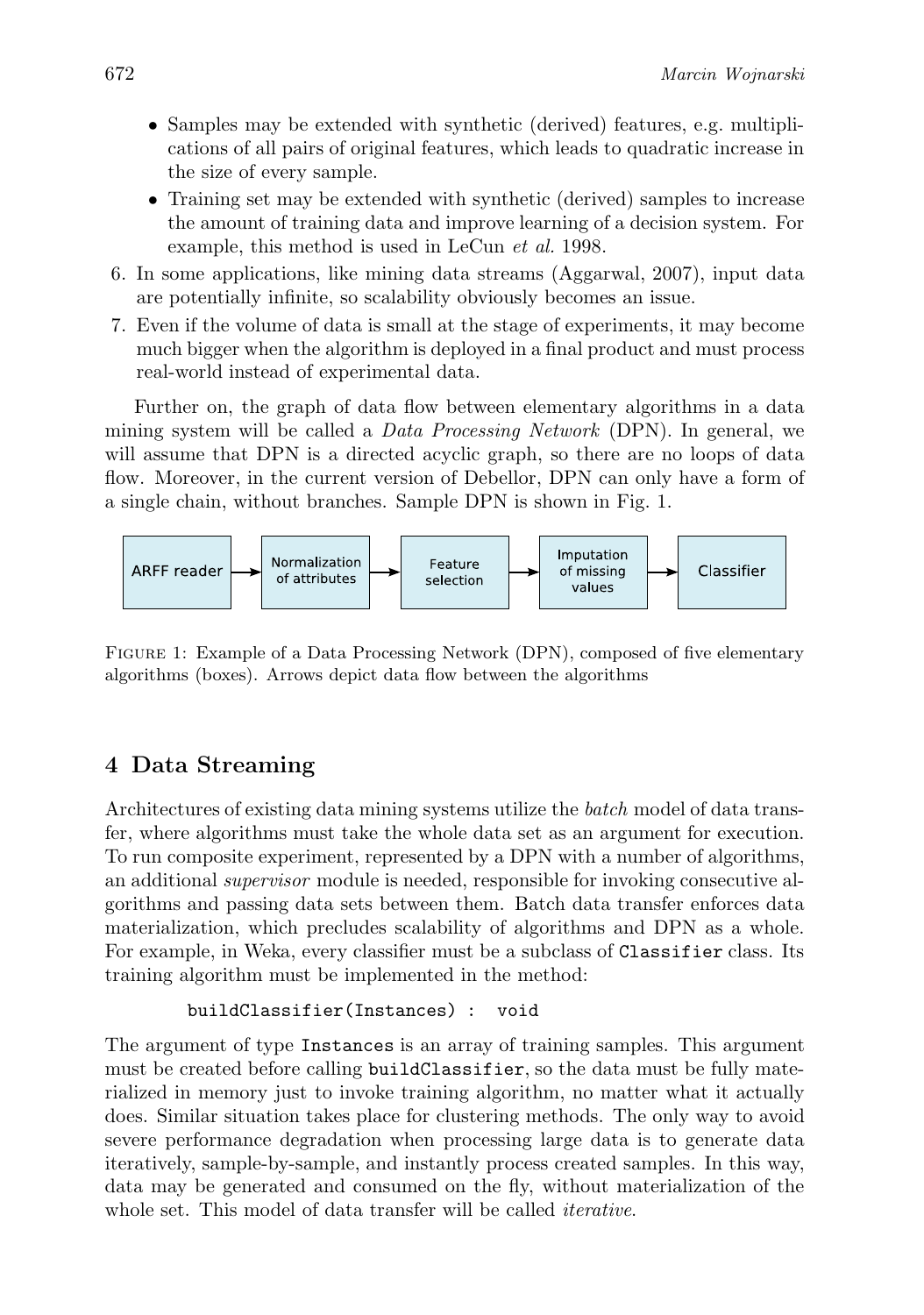Iterative data transfer solves the problem of high memory consumption, because only a fixed number of samples must be kept in memory in a given moment. However, another problem arises: supervisor becomes responsible for controlling flow of samples and the order of execution of algorithms. This control may be very complex, because each elementary algorithm may have different input-output characteristics. For this reason, algorithms themselves should be responsible for controlling data flow. They must be implemented as components which can communicate with others without external control. Supervisor's responsibility must be limited to linking components together into DPN and invoking the last algorithm – final receiver of all samples. Communication should take the form of a stream of samples, transferred sequentially, in a fixed order decided by the sender. This model of data transfer will be called a *stream* model. Component architecture and data streaming are the features of Debellor which enable scalability of algorithms implemented on this platform.

### 5 Debellor Data Mining Platform

#### 5.1 Data Streams

Debellor's components are called *cells*. Every cell is a Java class inheriting from the base class Cell (package org.debellor.core). Cells may implement all kinds of data processing algorithms, for example:

- 1. Decision algorithms: classification, regression, clustering, density estimation.
- 2. Transformations of samples and attributes.
- 3. Removal or insertion of samples and attributes.
- 4. Loading data from file, database etc.
- 5. Generation of synthetic data.
- 6. Buffering and reordering of samples.
- 7. Evaluation schemes: train&test, cross-validation, leave-one-out etc.
- 8. Collecting statistics.
- 9. Data visualization.

Cells may be connected into DPN by calling the setSource(Cell) method on the receiving cell, for example:

```
Cell cell1 = ..., cell2 = ..., cell3 = ...;
cell2.setSource(cell1);
cell3.setSource(cell2);
```
The first cell will usually represent a file reader or a generator of synthetic data. Intermediate cells may apply different kinds of data transformations, while the last cell will usually implement a decision system or an evaluation procedure.

DPN can be used to process data by calling methods open(), next() and close() on the last cell of DPN, for example:

```
cell3.open();
sample1 = cell3.next();
```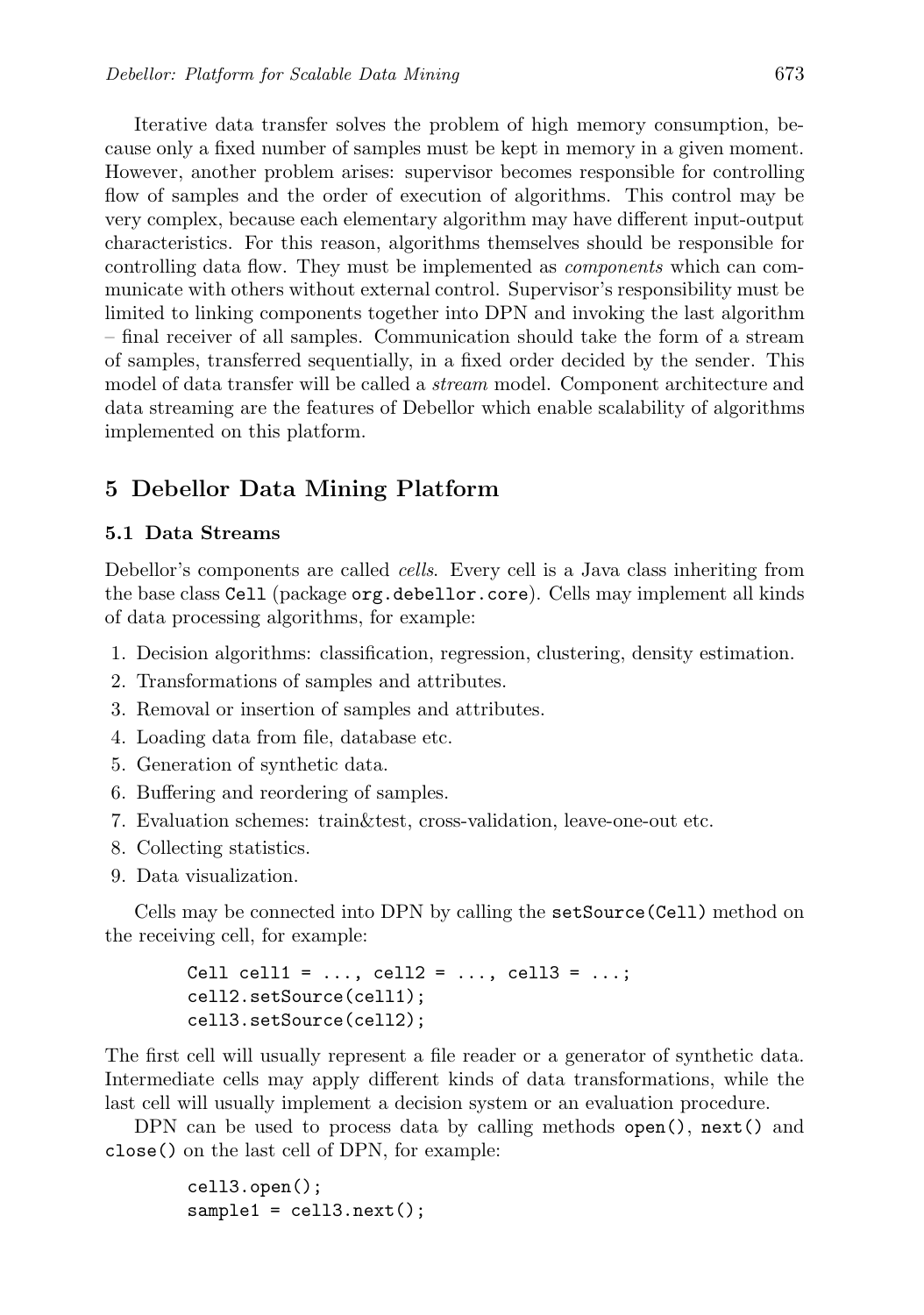```
sample2 = cell3.next();
sample3 = cell3.next();
...
cell3.close();
```
The above calls open communication session with cell3, retrieve some number of processed samples and close the session. In order to realize each request, cell3 may communicate with its source cell, cell2, by invoking the same methods (open, next, close) on cell2. And cell2 may in turn communicate with cell1. In this way it is possible to generate output samples on the fly. The stream of samples may flow through consecutive cells of DPN without buffering, so input data may have unlimited volume.

Note that the user of DPN does not have to control sample flow by himself. To obtain the next sample of processed data it is enough to call cell3.next(), which will invoke – if needed – a cascade of calls to preceding cells.

Moreover, different cells may control the flow of samples differently. For example, cells that implement classification algorithms will take one input sample in order to generate one output sample. Filtering cells will take a couple of input samples in order to generate one output sample that matches the filtering rule. The image subwindow generator will produce many output samples out of a single input sample. We can see that the cell's interface is very flexible. It enables implementation of various types of algorithms in the same framework and allows to easily combine the algorithms into a complex DPN.

#### 5.2 Trainable Cells

The cell may be trainable – before it can be used it must be trained how to process data. Training a cell consists typically of connecting it with a source of training data, setting parameter values and invoking its learning procedure declared in the base class Cell as:

#### learn() : void

The behavior of learning procedure is specific to the Cell's subclass actually used.

The term of "learning procedure" as used in Debellor has very wide meaning. It includes not only generation of a decision system that could be used subsequently for data processing, but also any other data-driven operation that only accumulates some information *(knowledge)* internally in the cell, without generation of output samples. For example, learning procedure may implement:

- 1. Calculation of data-driven parameters for a preprocessing algorithm, e.g., attribute means for the normalization algorithm.
- 2. Calculation of data statistics, like a histogram of attribute values, for subsequent visualization.
- 3. Evaluation of another cell (Train&Test, Cross-validation, Leave-one-out, ...).
- 4. Buffering of input data, so that later on they can be delivered repeatedly to other cells without recalculation.

Knowledge gained by the cell during learning can be erased by a call to erase(). After erasure the cell can be trained again.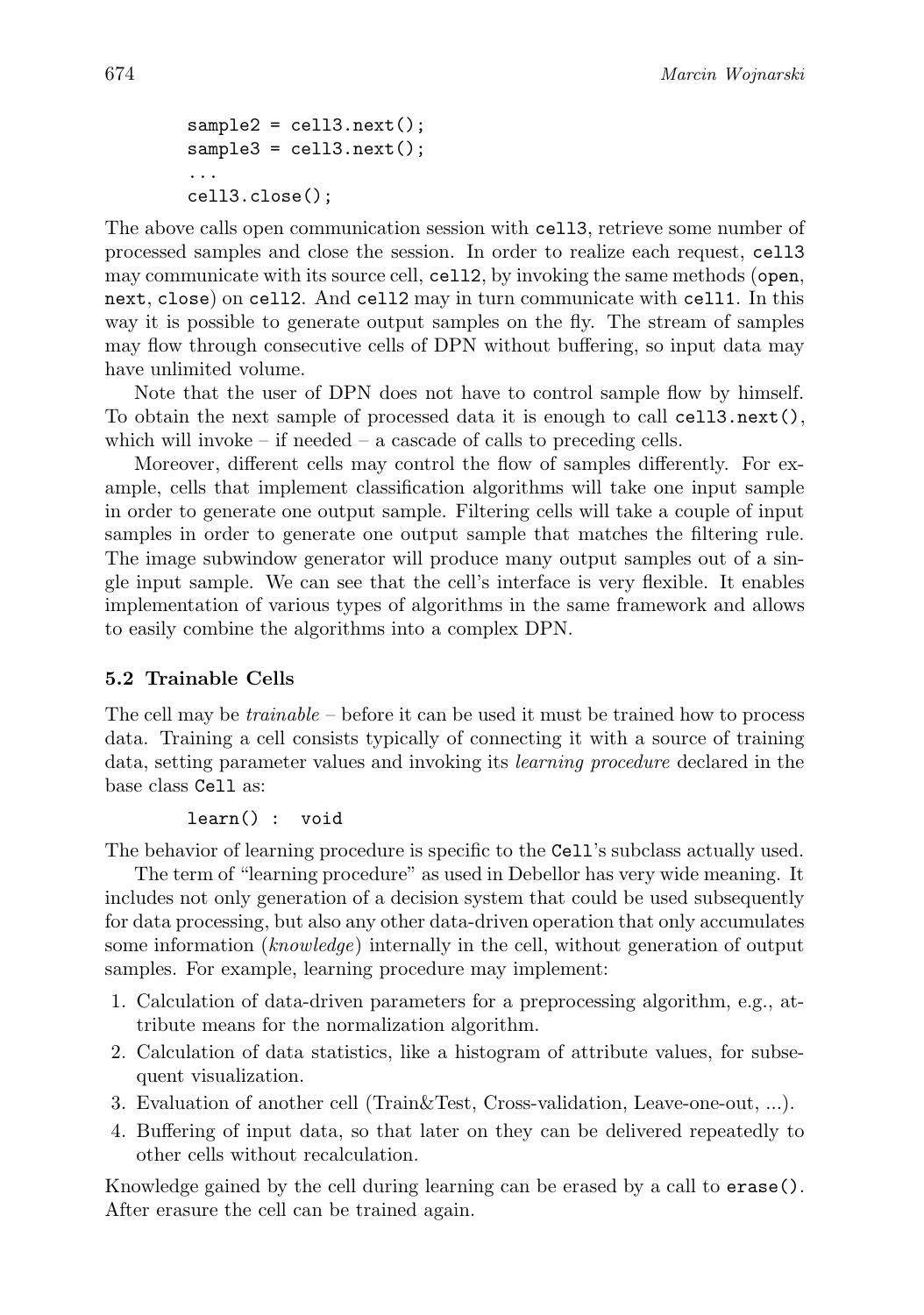Every cell object has a state variable attached, which indicates what cell operations are allowed in a given moment. There are three possible states: EMPTY, CLOSED and OPEN. Transitions between them are presented in Fig. 2. Each transition is invoked by call to an appropriate method: learn(), erase(), open() or close().



FIGURE 2: Diagram of cell states and allowed transitions

Only a part of cell methods may be called in a given state. For example, next() can be called only in OPEN state, while setSource() is allowed only in EMPTY or CLOSED state. It is guaranteed by the base class implementation that disallowed calls immediately end with an exception thrown. Thanks to this automatic state control, connecting different cells together and building composite algorithms becomes easier and safer, because many possible mistakes or bugs related to inter-cell communication are detected early. Otherwise, they could exist unnoticed, generating incorrect results during data processing. Moreover, it is easier to implement new cells, because the authors do not have to check correctness of method calls by themselves.

#### 5.4 Immutability of Data

A very important concept related to data representation is immutability. Objects which store data – instances of Sample class or Data subclasses – are  $immutable$ , i.e. they cannot be modified after creation. Thanks to this property, data objects can be safely shared by cells, without risk of accidental modification in one cell that would affect operations of another cell.

Immutability of data objects yields many benefits:

- 1. Safety cells written by different people may work together in a complex DPN without interference.
- 2. Simplicity the author of a new cell does not have to care about correctness of access to data objects.
- 3. Efficiency data objects do not have to be copied when transferred to another cell. Without immutability, copying would be necessary to provide a basic level of safety. Also, a number of samples may keep references to the same data object.
- 4. Parallelization if DPN is executed concurrently, no synchronization is needed for access to shared data objects, so parallelization is simpler and more efficient.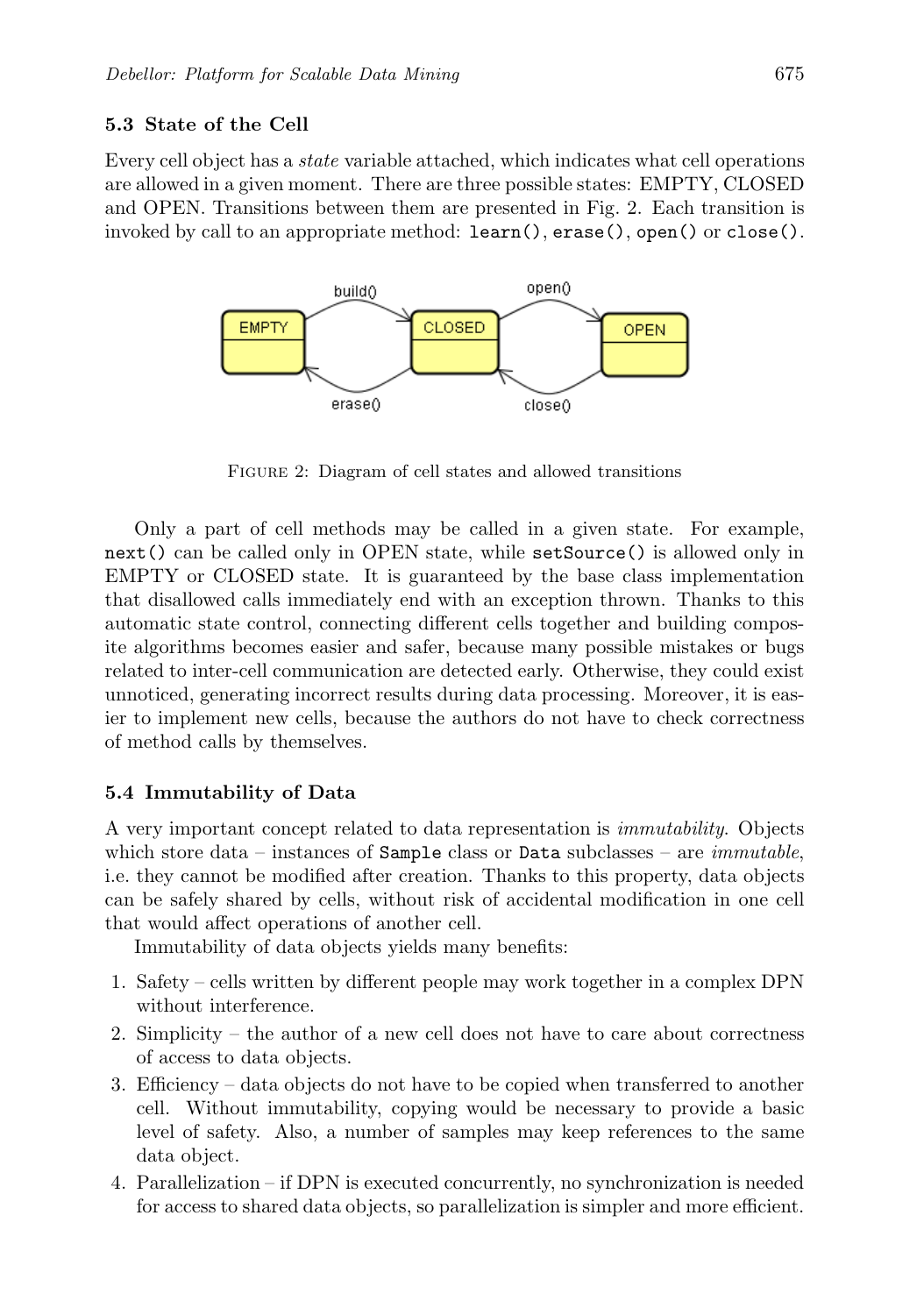function kmeans( $data$ ) returns an array of centers

```
Initialize array centers
repeat
   Set sum[1], \ldots, sum[k], count[1], \ldots, count[k] to zero
   for i = 1..n do \qquad \qquad /^* assign samples to clusters */x = data[i]j = clusterOf(x)sum[i] = sum[i] + xcount[j] = count[j] + 1end
   for j = 1..k do /* reposition centers */
       centers[j] = sum[j]/count[j]end
until no center has been changed
return centers
```
Figure 3: Pseudocode illustrating k-means clustering algorithm implemented as a regular stand-alone function. The function takes an array of n samples  $(data)$  as argument and returns k cluster centers. Both samples and centers are real-valued vectors. The function cluster  $\mathsf{Of}(x)$  returns index of the center that is closest to x

#### 5.5 Example

To illustrate the usage of Debellor, we will show how to implement standard k-means algorithm in stream architecture and how to employ it to data processing in a several-cell DPN.

K-means (Jain *et al.*, 1999; Ripley, 1996) is a popular clustering algorithm. Given n input samples – numeric vectors of fixed length,  $\mathbf{x}_1, \mathbf{x}_2, \ldots, \mathbf{x}_n$  – it tries to find cluster centers  $c_1, \ldots, c_k$  which minimize the sum of squared distances of samples to their closest center. This is done through iterative process with two steps repeated alternately in a loop: (i) assignment of each sample to the nearest cluster and (ii) repositioning of each center to the centroid of all samples in a given cluster. The algorithm is presented in Fig. 3. As we can see, the common implementation of k-means as a function is non-scalable, because it employs batch model of data transfer: training data are passed as an array of samples, so they must be generated and accumulated in memory before the function is called.

Stream implementation of k-means – as Debellor's cell – is presented in Fig. 4. In contrast to the standard implementation, training data are not passed explicitly, as an array of samples. Instead, the algorithm retrieves samples one-by-one from the source cell, so it can process arbitrarily large data sets. Note that despite this algorithm employs stream method of data transfer, it employs batch method of updating the decision model (the updates are performed after all samples have been scanned). Thus, it is possible for batch (in terms of model update) algorithms to utilize and benefit from stream architecture.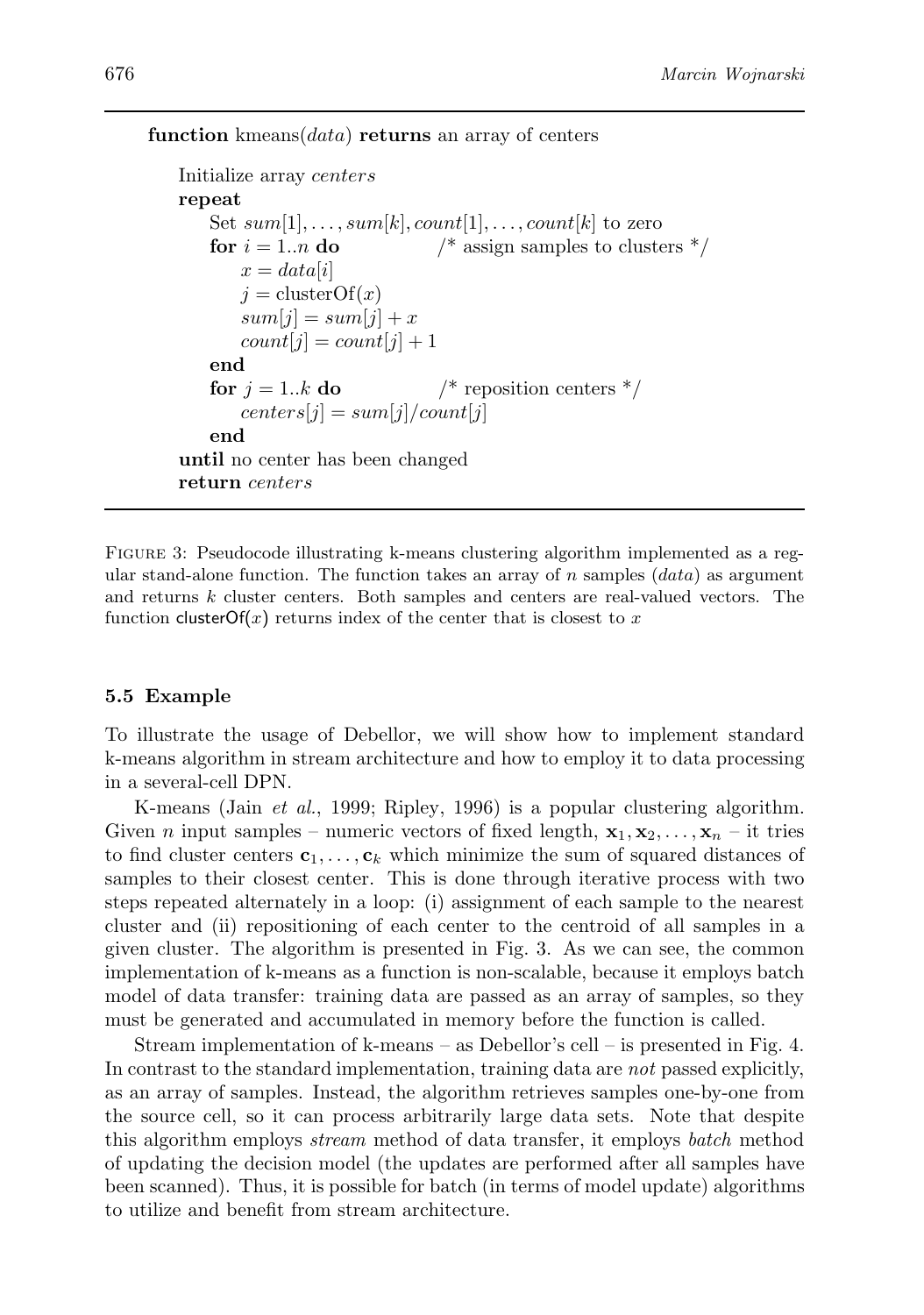```
class KMeans extends Cell
method learn()
   Initialize array centers
   repeat
       Set sum[1], \ldots, sum[k], count[1], \ldots, count[k] to zero
(*) source.open()
       for i = 1..n do
(*) x = source.next()i = clusterOf(x)sum[i] = sum[i] + xcount[j] = count[j] + 1end
(*)\qquad source.close()for j = 1..k do
          centers[j] = sum[j]/count[j]end
   until no center has been changed
```
Figure 4: Pseudocode illustrating implementation of k-means as Debellor's cell. Since k-means is a learning algorithm (generates a decision model), it must be implemented in method learn() of a Cell's subclass. Input data are provided by the *source* cell, the reference *source* being a field of Cell. The generated model is stored in the field *centers* of class KMeans, method learn() does not return anything. The lines of code inserted or modified relatively to the standard implementation are marked with asterisk (\*)

Listing in Fig. 5 shows how to run a simple experiment: train a k-means clusterer and apply it to several training samples, to label them with identifiers of their clusters. Data are read from an ARFF file and simple preprocessing – removal of the last attribute  $-$  is applied to all samples. Note that loading data from file and preprocessing is executed only when the next input sample is requested by the kmeans  $cell - in$  methods  $learn()$  and  $next()$ .

## 6 Experimental Evaluation

#### 6.1 Setup

In existing data mining systems, when data to be processed are too large to fit in memory, they must be put in *virtual* memory. During execution of the algorithm, parts of data are being swapped to disk by operating system, to make space for other parts, currently requested. In this way, portions of data are constantly moving between memory and disk, generating huge overhead on execution time of the algorithm. In the presented experiments we wanted to estimate this overhead and the performance gain that can be obtained through the use of Debellor's data streaming instead of swapping.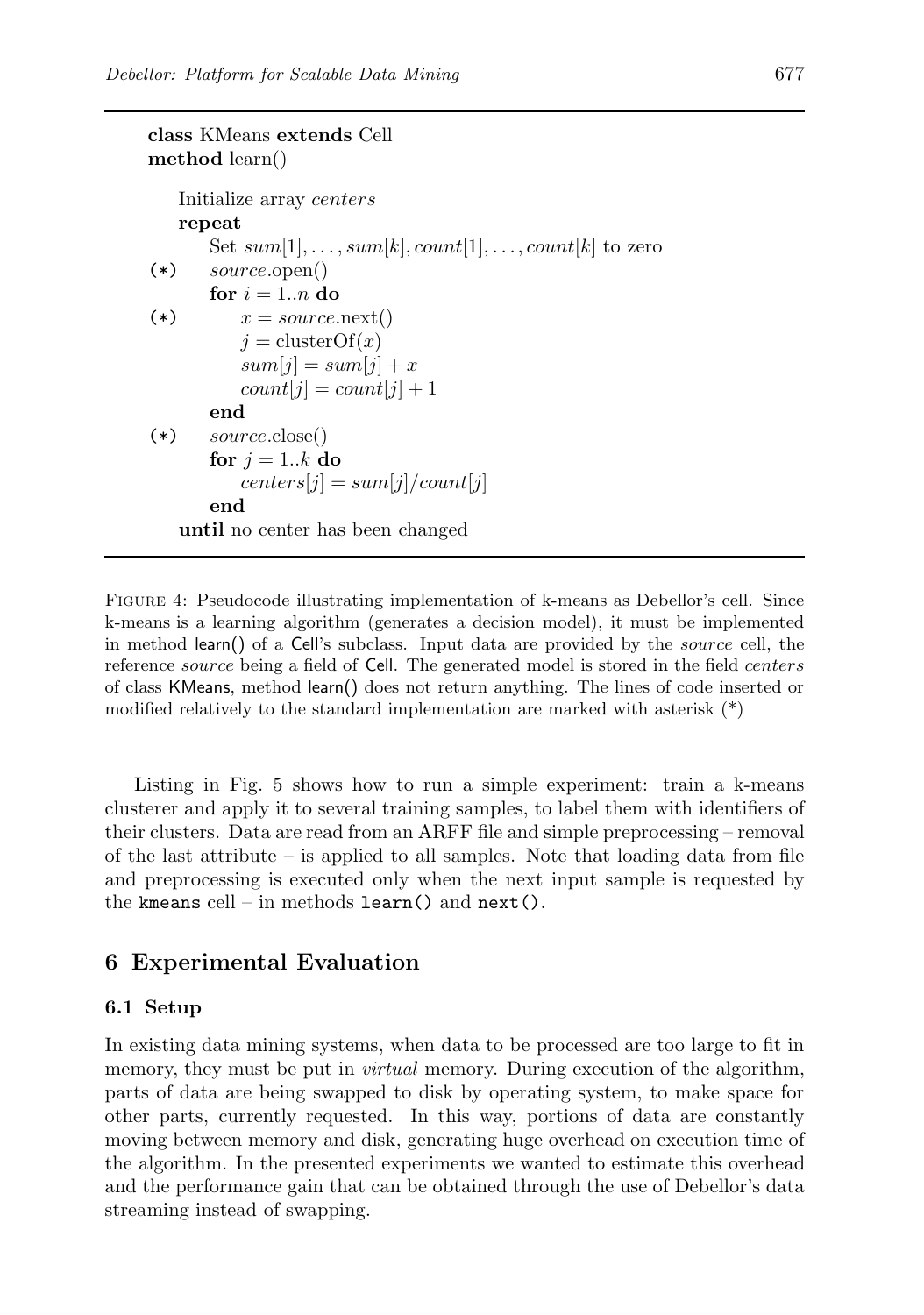```
\frac{1}{2} cells are created and linked into DPN \frac{*}{2}Cell arf = new ArffReader();
arff.set("filename", "iris.arff"); \frac{1}{2} \frac{1}{2} \frac{1}{2} parameter filename is set \frac{1}{2} /
Cell remove = new WekaFilter("attribute.Remove");
remove.set("attributeIndices", "last");
remove.setSource(arff); \frac{1}{2} /* cells arff and remove are linked */
Cell kmeans = new KMeans();
kmeans.set("numClusters", "10");
kmeans.setSource(remove);
\frac{1}{\sqrt{2}} k-means algorithm is executed \frac{1}{\sqrt{2}}kmeans.learn();
\frac{1}{\sqrt{2}} the clusterer is used to label 3 training samples with cluster identifiers \frac{1}{\sqrt{2}}kmeans.open();
Sample s1 = kmeans.next(),
         s2 = kmeans.next(),
         s3 = kmeans.next();
kmeans.close();
\frac{1}{2} labelled samples are printed on screen \frac{1}{2}System.out.println(s1 + "\n" + s2 + "\n" + s3);
```
Figure 5: Java code showing sample usage of Debellor cells: reading data from an ARFF file, removal of an attribute, training and application of a k-means clusterer

For this purpose, we trained k-means (Jain et al., 1999; Ripley, 1996) clustering algorithm on time windows extracted from the time series that was used in EUNITE<sup>6</sup> 2003 data mining competition. We compared execution times of two variants of experiment:

- 1. batch, with time windows created in advance and buffered in memory,
- 2. *stream*, with time windows generated on the fly.

Data Processing Networks of both variants are presented in Fig. 6. In each of them, we employed our stream implementation of k-means, sketched in Sect. 5.5 (KMeans cell in Fig. 6). In the first variant, we inserted a buffer into DPN just before the KMeans cell – in this way we effectively obtained a batch algorithm. In the second variant, the buffer was placed earlier in the chain of algorithms, before window extraction. We could have dropped buffering at all, but then the data

<sup>6</sup>EUropean Network on Intelligent TEchnologies for Smart Adaptive Systems, http://www.eunite.org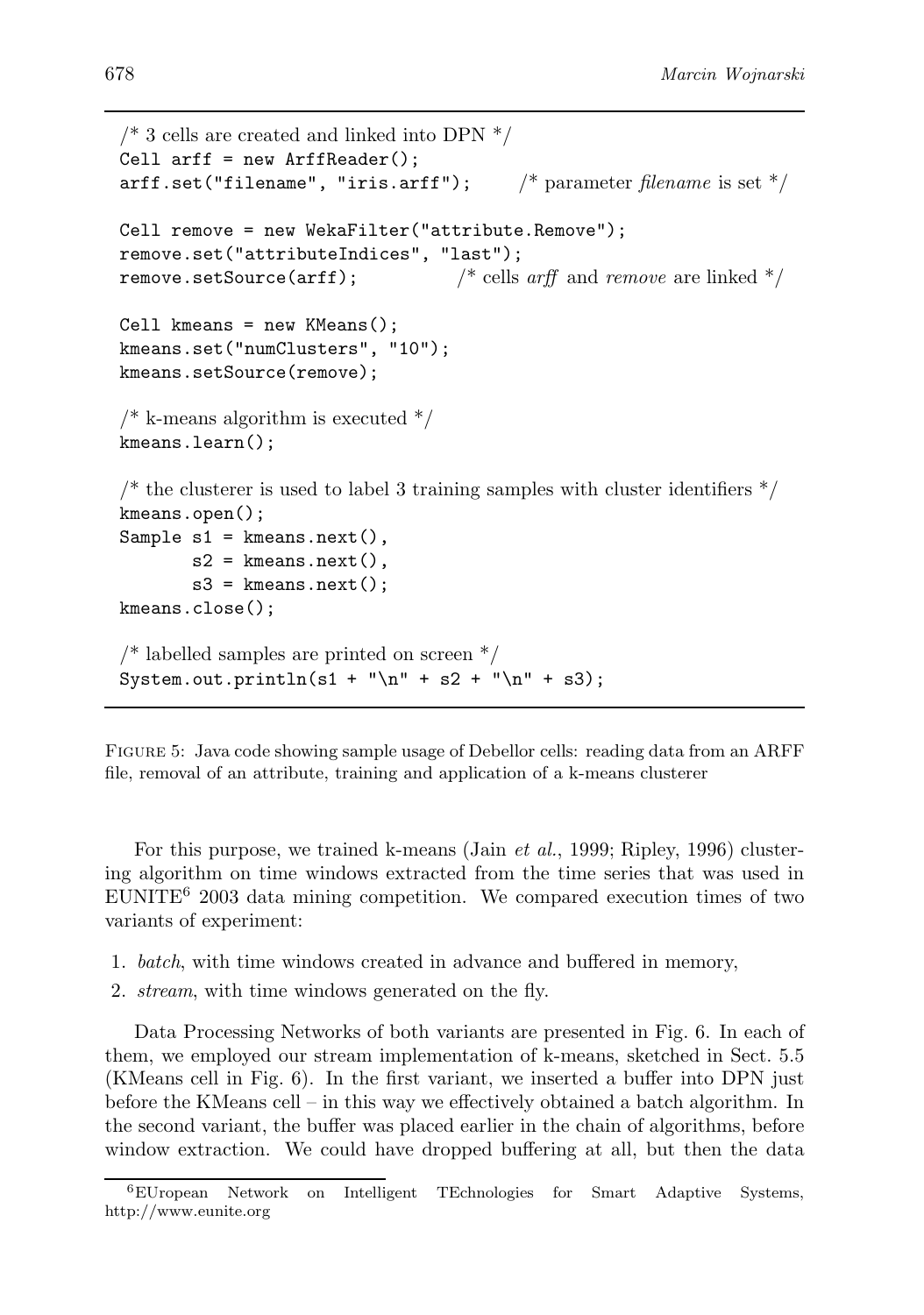

Figure 6: DPN of the first (batch) and second (stream) variant of experiment

would be loaded from disk again in every training cycle, which was not necessary, as the source data were small enough to fit in memory.

Source data were composed of a series of real-valued measurements from glass production process, recorded in 9408 different time points separated by 15-minute intervals. There were two kinds of measurements: 29 "input" and 5 "output" values. In the experiment we used only "input" values, "output" ones were filtered out by Weka filter for attribute removal (WekaFilter cell).

After loading from disk and dropping unnecessary attributes, the data occupied 5.7MB of memory. They were subsequently passed to TimeWindows cell, which generated time windows of length  $W$ , on every possible offset from the beginning of the input time series. Each window was created as a concatenation of W consecutive samples of the series. Therefore, for input series of length  $T$ , composed of A attributes, the resulting stream contained  $T - W + 1$  samples, each composed of  $W \ast A$  attributes. In this way, relatively small source data (5.7MB) generated large data at further stages of DPN, e.g. 259MB for  $W = 50$ .

Since time effectiveness of swapping and memory management depends highly on hardware setup, experiments were repeated in two different hardware environments: (A) a laptop PC with Intel Mobile Celeron 1.7 GHz CPU, 256MB RAM; (B) a desktop PC with AMD Athlon XP 2100+ (1.74 GHz), 1GB RAM. Both systems run under Microsoft Windows XP. Sun's Java Virtual Machine (JVM) 1.6.0 was used. Number of clusters in k-means was 5.

#### 6.2 Results

Results of experiments are presented in Table 1 and Fig. 7. Different lengths of time windows were checked, for every length the size of generated training data was different (given in the second column of the tables). In each trial, training time of k-means was measured. These times are reported in normalized form, i.e. the total training time in seconds is divided by the number of training cycles and data size in MB. Normalized times can be directly compared across different trials. Every table and figure presents results of both variants of the algorithm.

Time complexity of a single training cycle of k-means is a linear in the data size, so normalized execution times should be similar across different values of window length. However, for the batch variant, the times are constant only for small sizes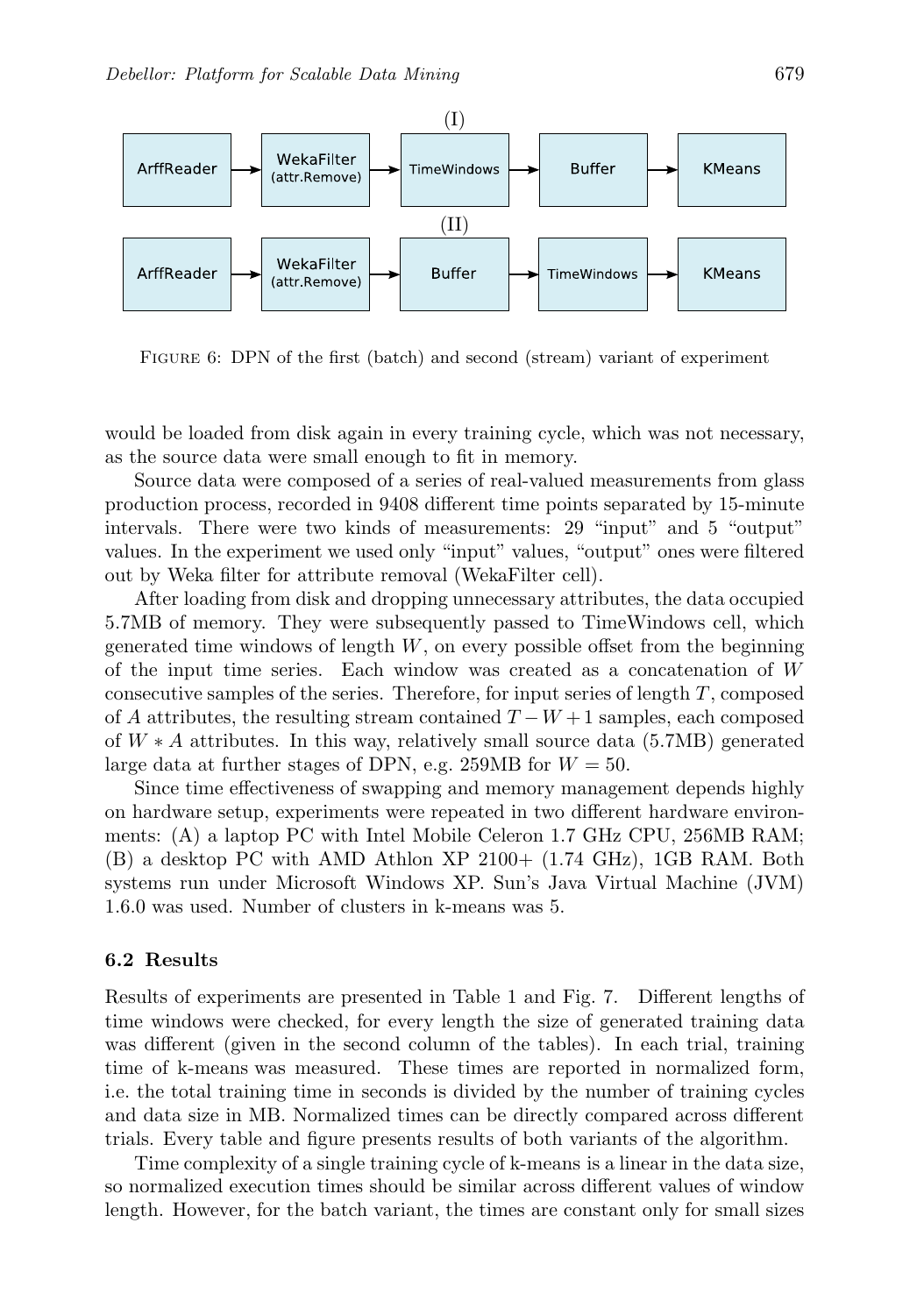| Window length          | Data size<br>[MB] | Normalized<br>execution time | Normalized<br>execution time |
|------------------------|-------------------|------------------------------|------------------------------|
|                        |                   | (batch variant)              | (stream variant)             |
| Hardware environment A |                   |                              |                              |
| 10                     | 53                | 3.1                          | 5.6                          |
| 20                     | 104               | 3.2                          | 5.3                          |
| $30\,$                 | 156               | 3.1                          | 5.0                          |
| 40                     | 208               | $\overline{5.1}$             | 4.9                          |
| 50                     | 259               | 244.4                        | 5.0                          |
| 60                     | 311               | 326.9                        | 8.3                          |
| 70                     | $\overline{362}$  | 370.6                        | 10.7                         |
| 80                     | 413               | 386.0                        | 10.9                         |
| 90                     | 464               | 475.3                        | 11.1                         |
| Hardware environment B |                   |                              |                              |
| $\overline{50}$        | 259               | $\overline{4.0}$             | 5.3                          |
| 100                    | 515               | $\overline{4.0}$             | 5.4                          |
| 120                    | 617               | $\overline{4.0}$             | 6.5                          |
| 150                    | 769               | 5.3                          | 8.7                          |
| 180                    | 919               | 23.8                         | 8.8                          |
| 200                    | 1019              | 50.7                         | 8.8                          |
| 220                    | 1119              | 85.1                         | 8.8                          |
| 240                    | 1218              | 111.1                        | 9.1                          |
| 250                    | 1267              | 140.2                        | 9.4                          |
| 260                    | 1317              | crash                        | 9.3                          |

Table 1: Normalized training times of k-means for batch and stream variant of experiment and different lengths of time windows. Corresponding sizes of training data are given in the second column. Hardware environments A and B

of data. At the point when data size gets close to the amount of physical memory installed on the system, execution time suddenly jumps to a very high value, many times larger than for smaller data sizes. It may even happen that from some point the execution crashes due to memory shortage, despite JVM heap size set to the highest possible value  $(1.3 \text{ GB} \text{ on } 32\text{-bit} \text{ system}).$ 

This dramatic slowdown is not present in the case of the stream algorithm, which requires always the same amount of memory, at the level of 6MB. For small data sizes this algorithm runs a bit slower, because training data must be generated in each training cycle from the beginning. But for large data sizes it can be 40 times better, or even more (the curves in Fig. 7 rise very quickly, so we may suspect that for larger data sizes the disparity between both variants is even bigger). The batch variant is actually not usable.

What is also important, every stream implementation of a data mining algorithm can be used in batch manner by simply preceding it with a buffer in DPN. Thus, the user can choose the faster variant, depending on the data size. On the other hand, batch implementation cannot be used in stream-based manner, rather the algorithm must be redesigned and implemented again.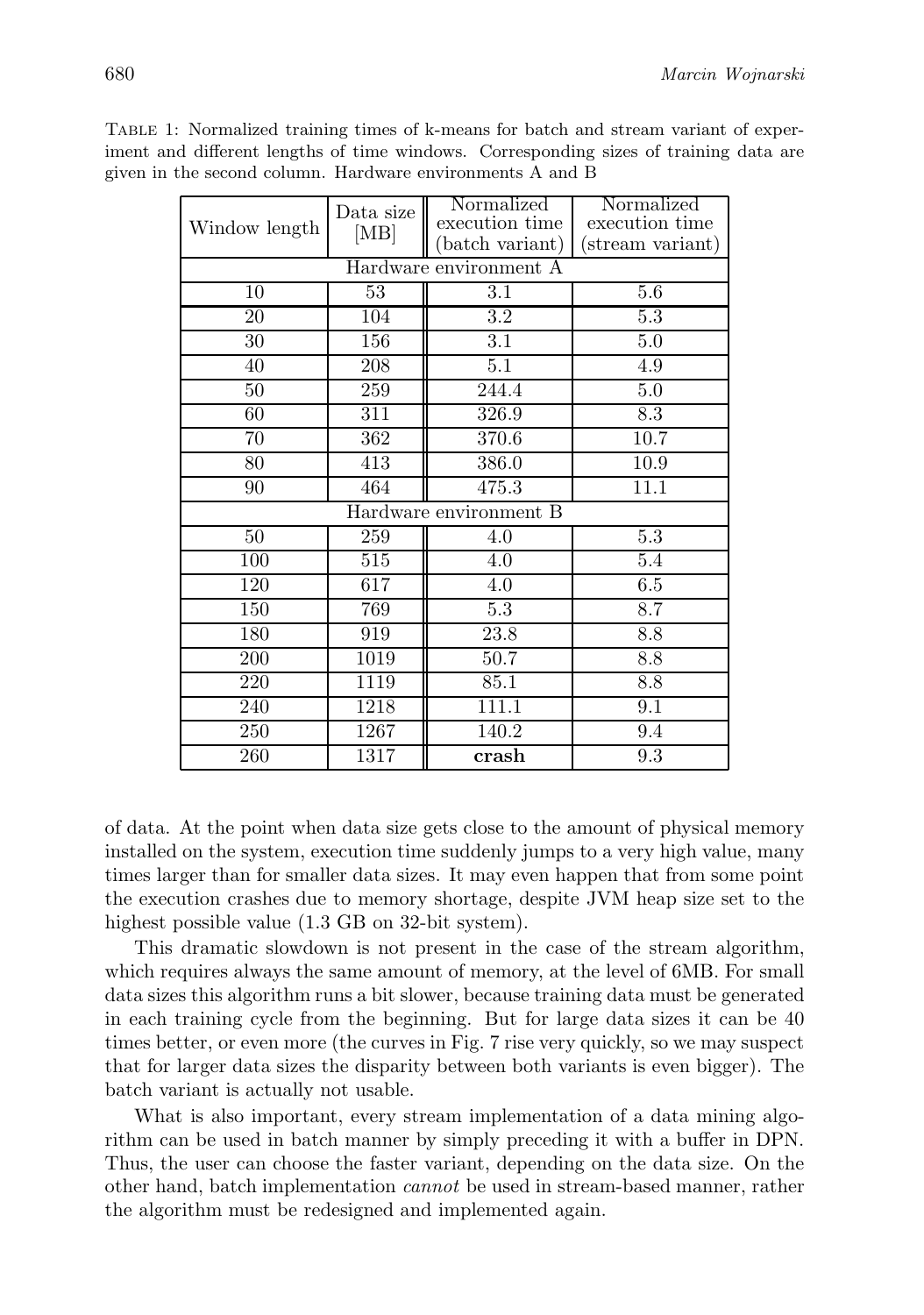

FIGURE 7: Normalized training times of k-means for batch and stream variant of experiment and different lengths of time windows. Hardware environments A and B

### 7 Conclusions

In this paper we introduced Debellor – a data mining platform with stream architecture. We presented the concept of data streaming and proved through experimental evaluation that it enables much more efficient processing of large data than the currently used method of batch data transfer. Stream architecture is also more general. Every stream-based implementation can be used in batch manner. Opposite is not true. Thanks to data streaming, algorithms implemented on Debellor platform can be both scalable and interoperable.

Stream architecture has also weaknesses. Because of sequential access to data, implementation of algorithms may be conceptually more difficult. Batch data transfer is more intuitive for the programmer. Moreover, some algorithms may inherently require random access to data. Although they can be implemented in stream architecture, they have to buffer all data internally, so they will not benefit from streaming.